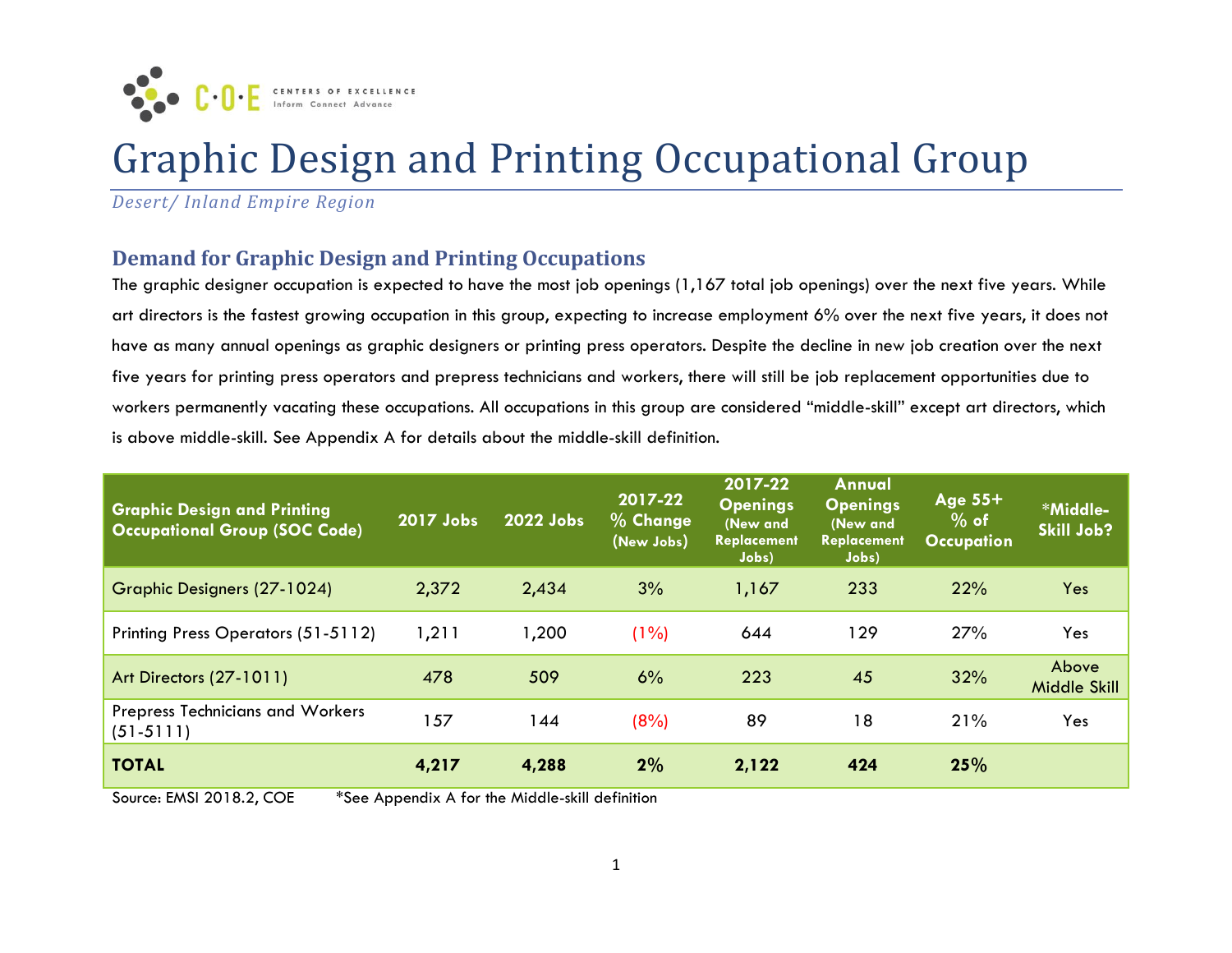

**Wages, Typical Entry-Level Education and Training Required, and Work Experience Required** The table below displays the graphic designer occupations sorted by highest average annual earnings. Graphic designers have the highest entry-level hourly wage, but art directors have the highest average annual earnings. The living wage for a single adult living in the Inland Empire/Desert Region is \$12.30 per hour or \$25,586 annually according to the MIT Living Wage Calculator. Entry-level earnings for graphic designers and art director meet this standard. However, entry-level earnings for prepress technicians and workers and printing press operators fall below the entry-level hourly threshold; the annual average wages for these occupations do exceed the annual earnings minimum.

Art directors and graphic designers typically require workers to hold a bachelor's degree to enter employment. Prepress technicians and workers and printing press operators typically require lower levels of education. Workers looking for art directors positions typically require five or more years of previous work experience to enter employment.

| <b>Graphic Design and Printing</b><br><b>Occupational Group</b> | <b>Typical Entry-Level Education</b><br>Avg. Annual<br><b>Hourly Earnings</b><br>and On-The-Job Training<br><b>Earnings</b><br>Range*<br><b>Required</b> |          | <b>Work</b><br><b>Experience</b><br><b>Required</b> |                 |
|-----------------------------------------------------------------|----------------------------------------------------------------------------------------------------------------------------------------------------------|----------|-----------------------------------------------------|-----------------|
| <b>Art Directors</b>                                            | $$15.72$ to $$22.03$                                                                                                                                     | \$50,800 | <b>Bachelor's degree &amp; None</b>                 | 5 years or more |
| <b>Graphic Designers</b>                                        | $$17.14$ to $$23.50$                                                                                                                                     | \$44,300 | Bachelor's degree & None                            | None            |
| <b>Prepress Technicians and Workers</b>                         | \$11.73 to \$19.39                                                                                                                                       | \$36,400 | Postsecondary nondegree award<br>& None             | None            |
| <b>Printing Press Operators</b>                                 | $$12.28$ to $$18.63$                                                                                                                                     | \$33,800 | High school diploma or equivalent<br>& 1-12 months  | None            |

Source: EMSI 2018.2 \*25th to 75<sup>th</sup> Percentile Hourly Wage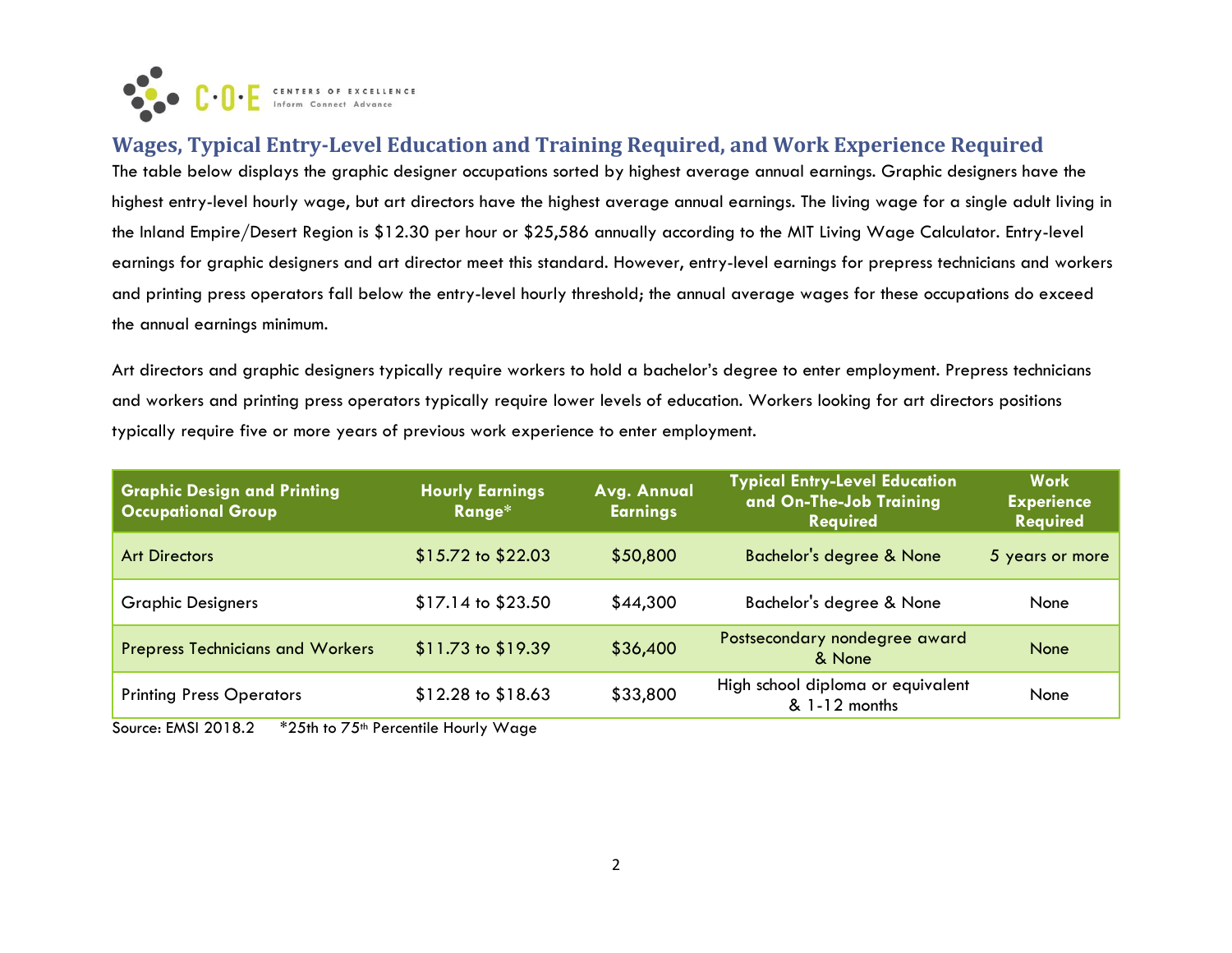

# **Completions**

| 1030.00 - Graphic Art and Design (TOP)<br>50.0409 - Graphic Design Total (CIP) |                          | 2013-14 2014-15 2015-16 2016-17 |    |    | <b>Latest</b><br>$3-Yr$<br>Average* |
|--------------------------------------------------------------------------------|--------------------------|---------------------------------|----|----|-------------------------------------|
| 1030.00 - Graphic Art and Design                                               |                          |                                 |    |    |                                     |
| <b>Riverside</b>                                                               |                          |                                 |    |    |                                     |
| Certificate 6 to $\leq$ 18 semester units                                      |                          | 24                              | 22 | 29 | 25                                  |
| San Bernardino                                                                 |                          |                                 |    |    |                                     |
| <b>Associate Degree</b>                                                        |                          | 9                               | 12 | 13 | 11                                  |
| Certificate $18$ to $\leq 30$ semester units                                   |                          | 3                               | 5  | 18 | 9                                   |
| 1030.00 - Graphic Art and Design Total                                         |                          | 36                              | 39 | 60 | 45                                  |
| 50.0409 - Graphic Design                                                       |                          |                                 |    |    |                                     |
| Argosy University-The Art Institute of California-Inland Empire                |                          |                                 |    |    |                                     |
| Associate Degree                                                               | 38                       | 41                              | 30 |    | 36                                  |
| <b>Platt College-Ontario</b>                                                   |                          |                                 |    |    |                                     |
| Associate Degree                                                               | $\overline{\phantom{0}}$ | 18                              | 12 |    | 10                                  |
| <b>Platt College-Riverside</b>                                                 |                          |                                 |    |    |                                     |
| Associate Degree                                                               | $\overline{\phantom{0}}$ | 11                              | 10 |    | 7                                   |
| 50.0409 - Graphic Design Total                                                 |                          | 70                              | 52 |    | 53                                  |
| <b>GRAND TOTAL</b>                                                             | 38                       | 106                             | 91 | 60 | 98                                  |

Source: Data Mart, IPEDS

\*The latest three-year averages for the California Community Colleges are based on academic years 2014-15, 2015-16, and 2016-17 and have been sourced from Data Mart. The latest three-year averages for other postsecondary institutions are based on academic years 2013-14, 2014- 15, and 2015-16 are have been sourced from IPEDS.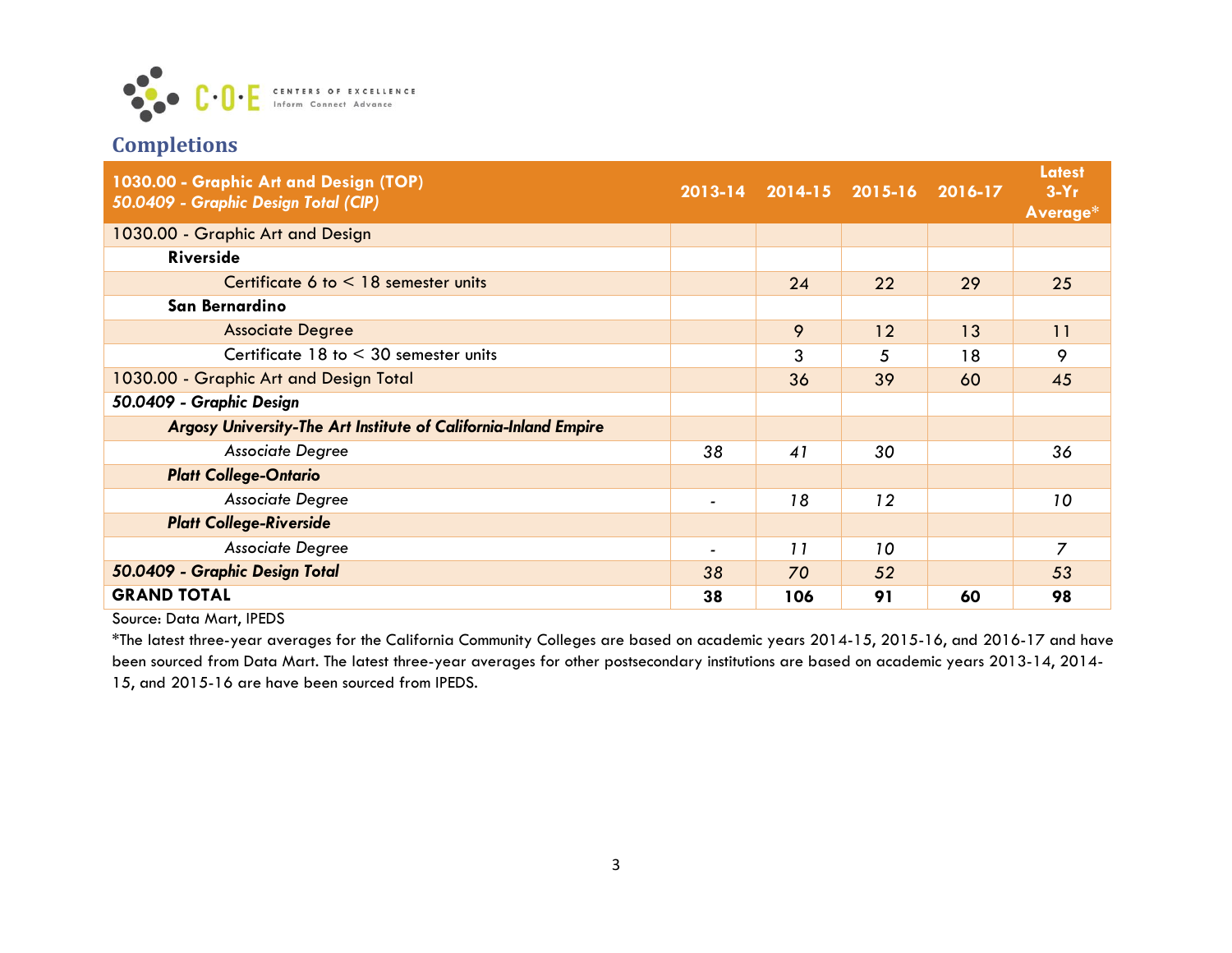

**1030.00 - Graphic Art and Design** Strong Workforce Program Metrics for community colleges in the Inland Empire/Desert Region, 2015-16 academic year:

- Number of course enrollments: 654 (California Median: 2,177)\*
- Number of students who transferred to a 4-year institution: 33 (CA: 148)
- Employed in the second fiscal quarter after exit: 64% (CA: 61%)
- Median earnings in the second fiscal quarter after exit:\$4,298 (CA: \$4,982)
- Employed in the fourth fiscal quarter after exit: 64% (CA: 60%)
- The percentage in a job closely related to the field of study: 75% (CA: 61%) [2014-15]
- Median change in earnings: 103% (CA: 66%)
- The proportion of students who attained a living wage: 26% (CA: 35%)

\*academic year 2016-17